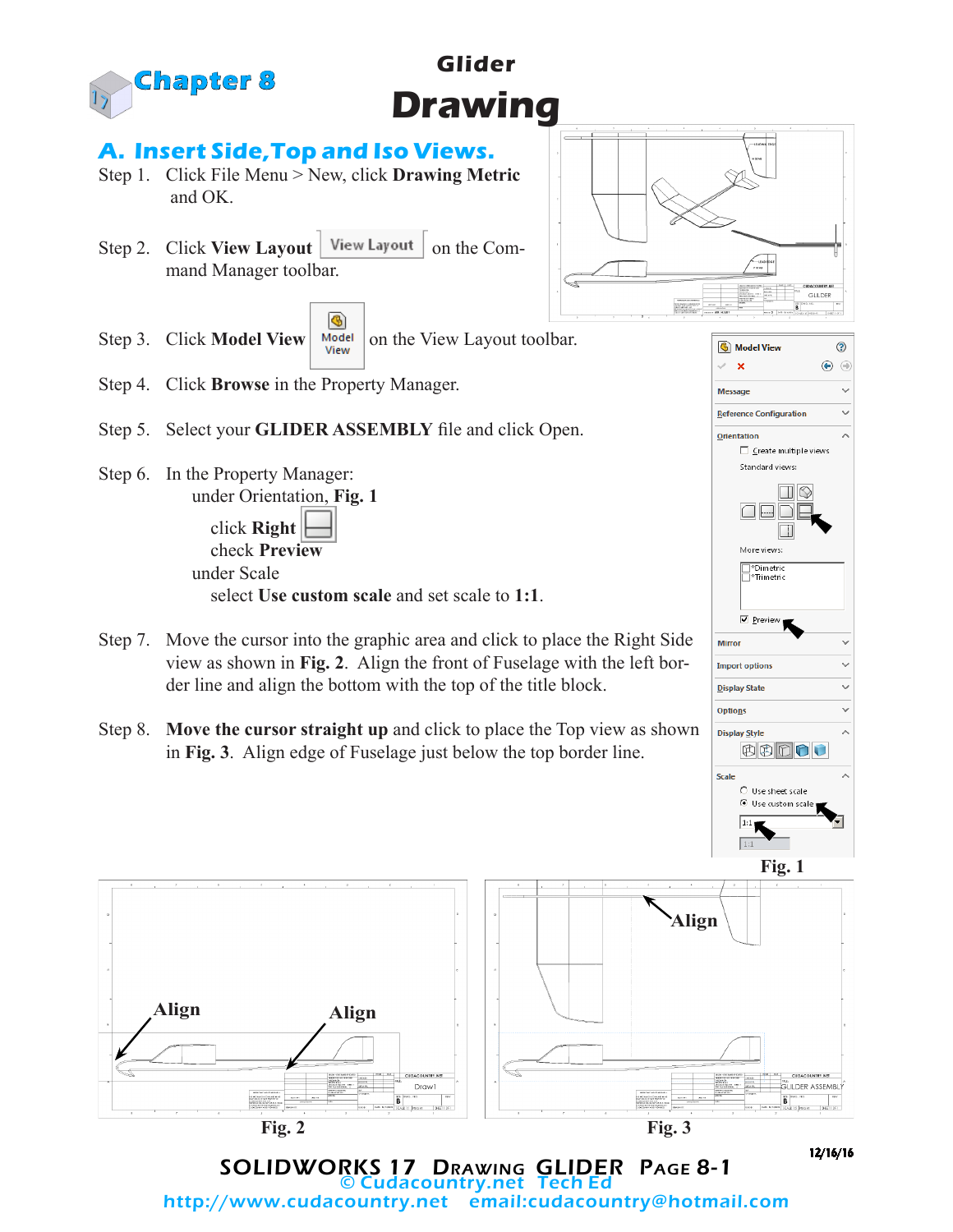- Step 9. Move the cursor to the top left corner of the drawing and click to place the Isometric view, **Fig. 4**.
- Step 11. Click OK in the Property Manager.
- **ED** Drawing View3 ⊙ U **Reference Configuration**  $\checkmark$  $\Box$  Arrow  $\ddot{\phantom{1}}$ **Display State**  $\ddot{\phantom{0}}$ **Display Style**  $\lambda$  $\nabla$  Use parent style **Isometric**  BBDDU **view** Scale  $\mathbb C$  Use parent scale CUDACOUNTRY.NET **GLILDER ASSEMBLY** C Use sheet scale  $\odot$  Use custom scale  $\overline{\mathbf{B}}^\top$ stener Is  $1:2$ **Fig. 4 Fig. 5**
- Step 11. Click the Isometric view to select it, **Fig. 4**.
- Step 12. In the Property Manager: under Scale, **Fig. 5** select **Use custom scale** select **User Defined** key-in **1:2** for scale. click OK .
- Step 13. Grab any geometry of the Isometric view and move view to between Wing and H Stab in Top view, **Fig. 6**. Click  $OK$  in the Property Manager.



**Fig. 6**

## **B. Save as "GLIDER".**

- Step 1. Click File Menu > Save As.
- Step 2. Key-in **GLIDER** for the filename and press ENTER.

## **C. Insert Front View.**

Step 1. Click View Layout | View Layout | on the Command Manager toolbar.

G) Step 2. Click **Model View**  $\begin{array}{c|c} \text{Model} & \text{on the View Layout toolbar.} \end{array}$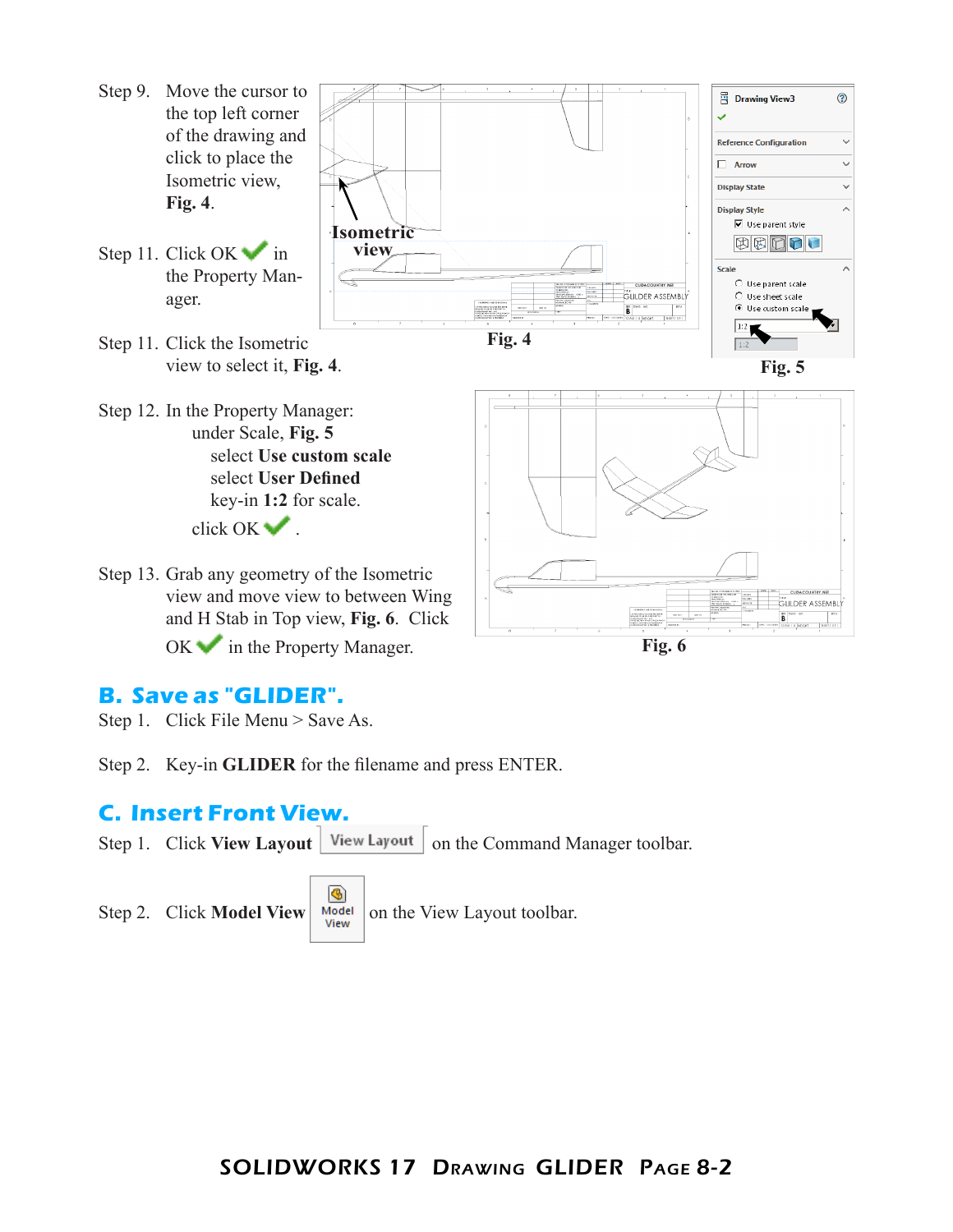

Step 7. Save. Use **Ctrl-S**.

# **D. Crop Views.**

- Step 1. Click **Sketch** | Sketch | on the Command Manager toolbar.
- Step 2. Click **Corner Rectangle**  $\begin{bmatrix} \cdot \\ \cdot \end{bmatrix}$  (S) in the **Rectangle flyout**  $\begin{bmatrix} \cdot \\ \cdot \end{bmatrix}$  on the Sketch toolbar.
- Step 3. Sketch a corner rectangle around the top view, **Fig. 9**. Position the top line of rectangle between top edge of Fuselage and top border line.

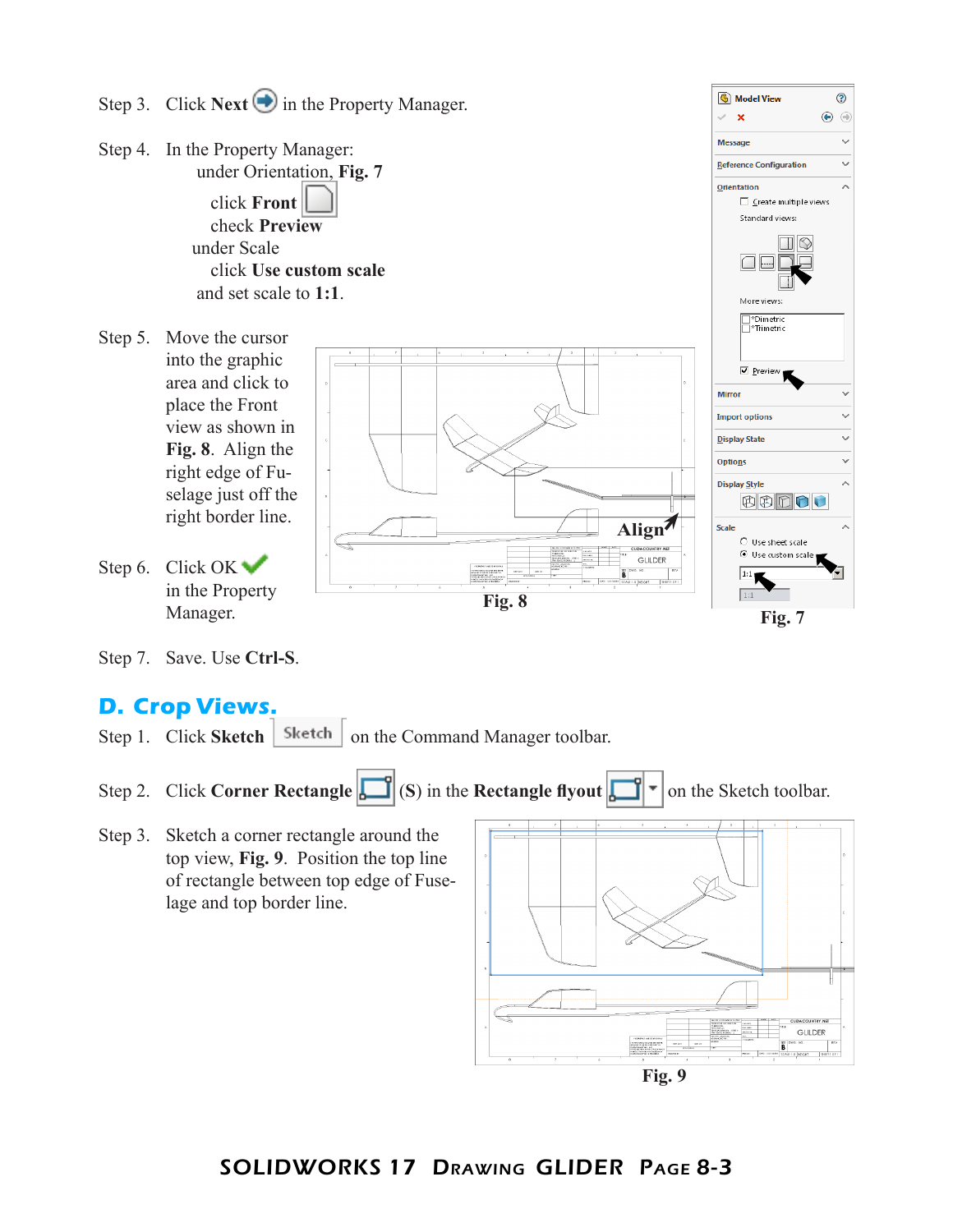

Step 10. Save. Use **Ctrl-S**.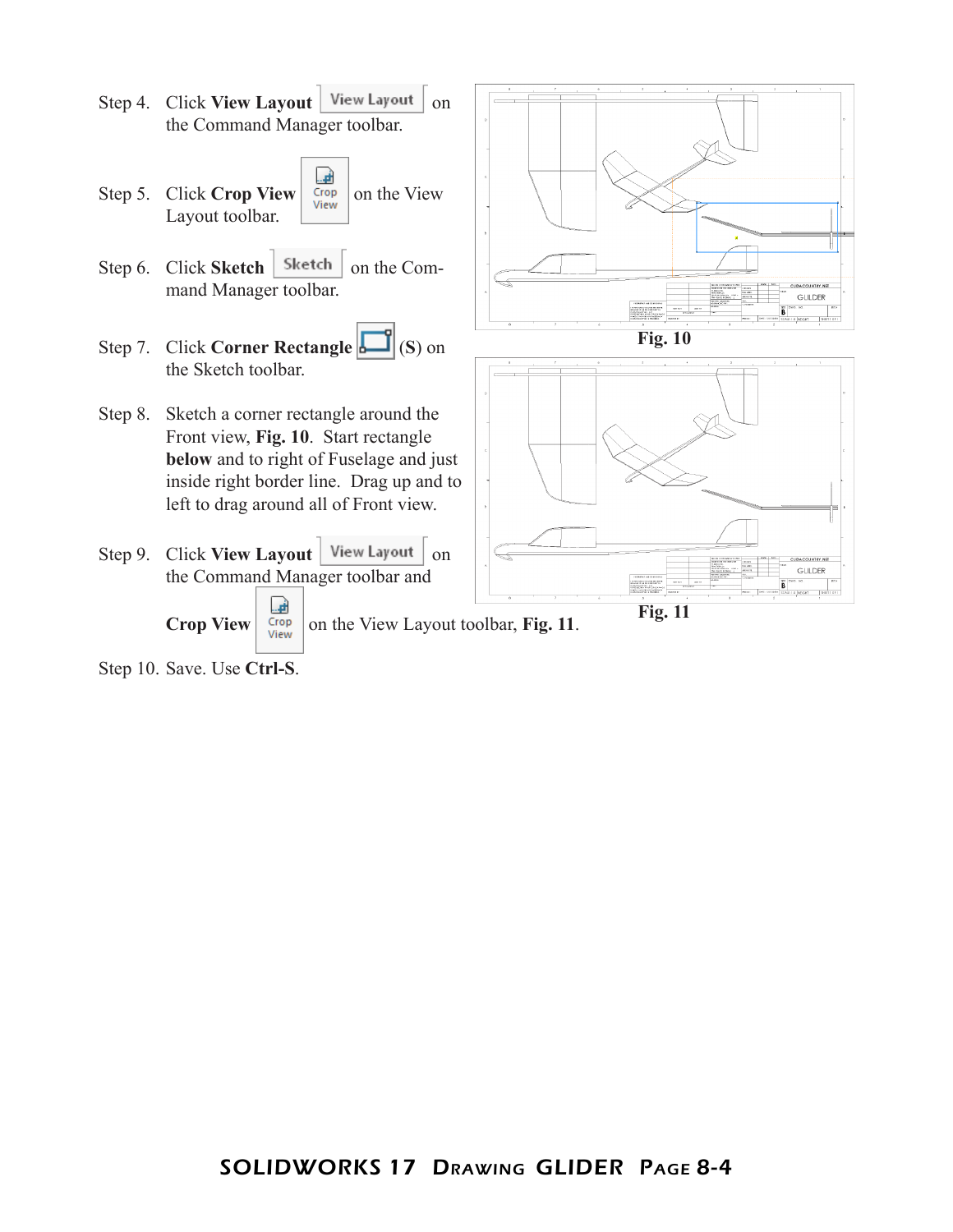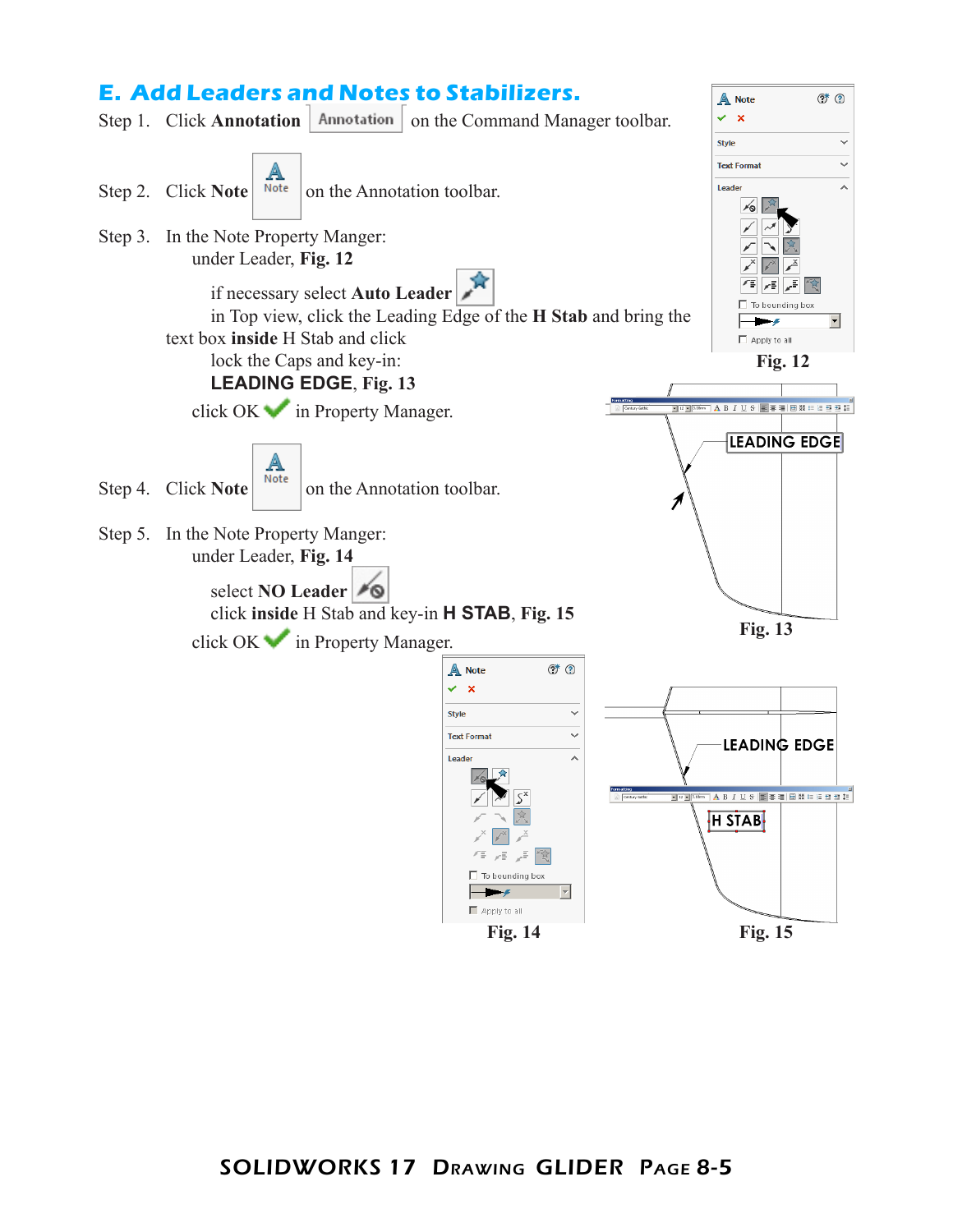

**Fig. 18**

**Fig. 19**